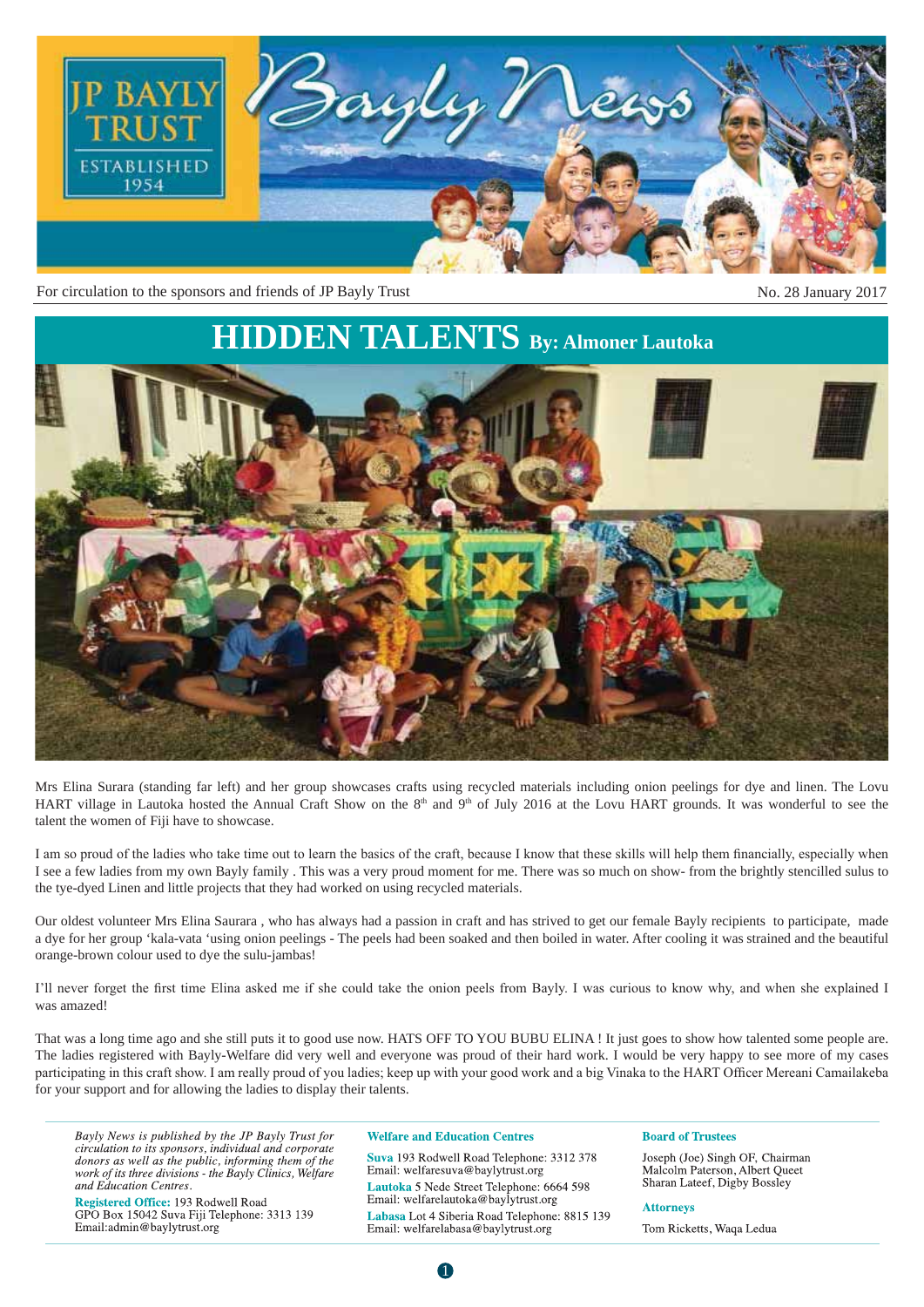

# **My Struggles** *By: Sneha K Krisha*

My name is Sneha Kamini Krishna and I live in Valebasoga a few kilometres outside Labasa town. I wish to thank Bayly Welfare Labasa for assisting me in completing my secondary education. They assisted me from 2009 till 2014 and till today my mother is collecting her food ration on monthly basis from them.

After completing my F7 in 2014 I joined the Fiji School of Medicine taking up a Bachelors degree in Dental Surgery. This is my second year and I am enjoying my studies. I have set my goals to serve a community close to where I live. I remember the difficult times we faced when I was young. As my mum was the sole bread winner in the family the support of Bayly Welfare was very much appreciated. They encouraged me to study hard and show me a path towards success and better life. I studied as hard as I could and I collected the Bayly Award in 2014 scoring 353 out of 400 in Year 12.

It would be great for me to come back to Labasa and work for the community and give something back to Bayly Welfare as well. The organisation has done so much for me and mum over the years. Therefore my hearthy thanks goes to all the hard working and dedicated staff in Labasa for their continuous support and makning me where I am today. God bless you all.

# **The Priceless Gift of Education**

*By: Archal A Chand*





I Archal Arishma Chand and my brother Krishnil Akash Chand would like to take this opportunity to express our heartfelt thanks to J P Bayly Trust for supporting us with our education requirements and food. As a result Krishnil has succesfully completed his tertiary certificate in automative machinery and Iam completing a degree in Human Resources and Public Administration at the University of the South Pacific here in Labasa under a loan scheme provided by the Government.

My family and I thank the Labasa Bayly Welfare team for the assistance that they have given to us and our family all these years. My younger brother is in form 6 at Guru Nanak College and Krishnil and I have completed our high school. Without your support we would not be able to experience and complete our secondary education.

Your organization has truly made our dream of pursuing and completing our education come true. Our father passed away in a tragic accident. Mum had difficulty in educating us and the Bayly Welfare stepped in with the building of our house under red light programme together with Vodafone Fiji and Lions club of Labasa.

We appreciate very much the help given in providing us with this once in lifetime opportunity. We wish the Bayly Trusta bright future and god bless all.

## **Isaac Avinash with a smile of joy**

*By: Archal A Chand*



Iam extremely grateful to be in school with the love and support of the Bayly family. Iam a Year 12 student of DAV college. Even though I live in Cunningham in a squatter settlement, I feel so proud to be able to go to school with neat uniforms, bag and sandals.

This is only possible with the wonderful assistance given by Almoner Manorma Chandra and her team. I would like to thank the JP Bayly Trust family for assisting me when I most need it and being there for me.



**Amelai Ose in 2014. She passed away in early 2016.**

## **Amelai' Ose's Plight** *By: Almoner Suva*

On the 10th of June 2014 Kevin Ose one of our Bayly students came to see the Suva Almoner in the hope that some assistance could be rendered to his 69 year old mother Amelai Ose, who was now at the advanced stage of a kidney disease and bilateral knee osteoarthritis. She had been a vital source of strength for the family of three.

Her husband Sakeasi Ose had his right arm amputed and couldn't be put into gainful employment. Later he died and Amelai received welfare assistance and the two children Kevin Ose and Sosiceni Ose received education assistance. The family resides in Wailoku Korolailai. Due to Amelia's condition, she had great difficulty moving around and needed a wheelchair.

Fortunately Bayly Welfare Suva had a wheelchair which was promptly given to her to alleviate her need. The family was blessed as she could now move herself around in the house to do little things for the family.

Sadly she passed away a few months ago leaving her two children in Bayly's hands. Both the children are at school and it's our responsibility to see the children finish their education and put into employment. While going through this process we will ensure that they are also fed and clothed.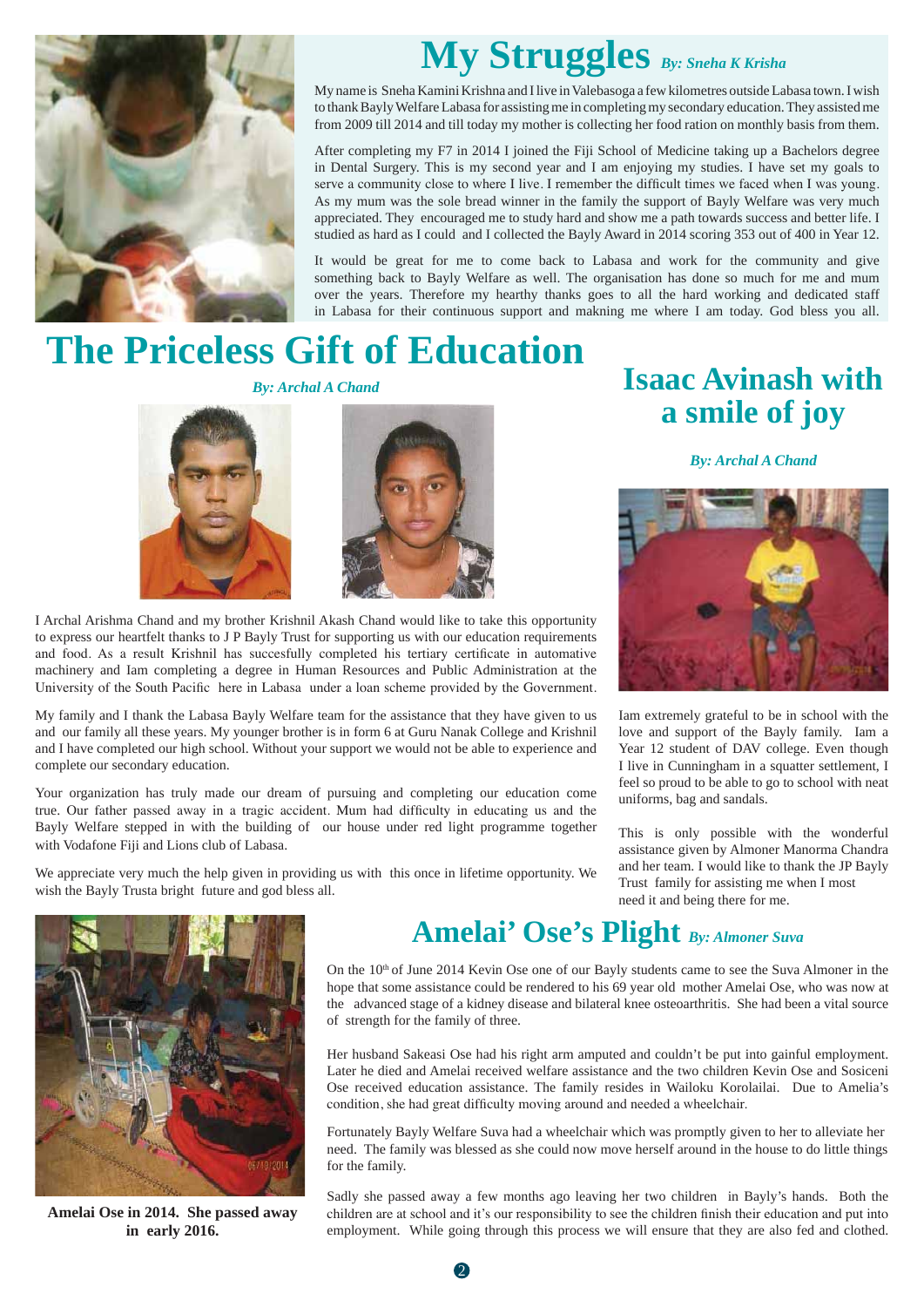### **Timely Gift to Sitamma By: Almoner Labasa**



#### **Mr. Dinesh Chand the President of Yaadein Vision presents the solar unit to Sitamma.**

Yaadein Vision is a charity group based in New Zealand. It provided a solar panel to one our needy cases in Labasa. During a visit to Fiji Mr. Dinesh Chand the President of Yaadein Vision installed the solar unit in the house of Sitamma, a 72 year grandmother living in the outskirts of Labasa. Living in a hut type house by herself she was lost for words when Mr Chand visited her. She never imagined that anyone would give her a gift that she always dreamt off. She had previously approached a number of people for help but none came to rescue her.

Close neighbours came to investigate the bright lights in her home in the evening. They were very surprised when they saw the solar panel and lights. The gift was made possible through the Almoner Labasa who has very close ties with this group. Yaadein Vision has helped and continues to assist households throughout Fiji for a number of years as well as the Government ministries. The group has witnessed the great work of Bayly Trust and has promised that more solar units would be given out. However, this is dependent on their sponsors based in NZ. They also carry out fund raising drives to finance these projects. Bayly had also assisted them when they needed to assess some cases in need of their help. The Almoner acknowledged their support and was looking forward to working with them in the future. A big Vinaka Vakalevu to this charity group and we pray that God will richly bless them

# **Changing of the guard**

#### **By: Accountant Manager**

The Bayly Clinic in Suva bids a sad farewell to 2 long serving and highly distinguished doctors who have migrated overseas. As husband and wife, Doctors Wahid Khan and Satya Khan have beenworking at the Bayly Clinic since 2004.

They have witnessed a lot of changes since starting out and have been active in assisting the Bayly Welfare and will be highly missed by their patients and colleagues. Doctor Wahid worked as a general practitioner and Dr Satya worked as a dentist.

He became deputy chairman of the Suva Welfare Committee in 2004 and was the Chairman from 2008 to 2010. Dr Wahid was also the immediate past Chairman of the Board of Diabetes Fiji Inc. The JP Bayly Trust is very grateful for their excellent and dedicated service in providing free medical services to our referred welfare cases.

We wish them all the best in their future endeavours. They will be replaced by Dr Shalini Sarika Chandra and Dr Shivaan Sumeet Kumar and will officially commence on 1<sup>st</sup> January 2017. Dr Chandra is from Suva and Dr Shivaan hails from Labasa. We look forward to a fruitful and mutually beneficial relationship with Dr Chandra and Dr Shivaan.

## **Hard Work Pays Off By: Almoner Lautoka**



**From left: Lautoka Welfare Committee member Stella Smith, Sanjetri and her daughter Angeleen showing their produce.**

Sanjetri Devi came to us from Suva with her baby daughter about five years ago. Her husband had deserted her and she was all alone and desperate for help. She was staying with a family who were doing the best they could to support her and the child. This had been arranged by the Women's Crisis Centre while housing in Koroipita was been made.

When she finally moved into her new home at Koroipita she was faced with a lot of challenges. I began advising her in our counseling sessions and with the help of Empower Pacific counsellors, further advised her on things she could do that would empower her and make her strong. Watching her mental state improve over the years has been very encouraging to see.

The confidence she has exudes in everything she does - her back - yard gardening is thriving and she brings produce to us for sale – dhaniya, baigan, beans, chillies and bhaji so fresh and green! Everything always looks so lovely. Her vegies, fresh coconut barfi and chutneys are a big hit with us. Sanjetri is now thirtyeight years old and has proved to be a hard-working mum who is keen to make the best of what she has and abides by the rules and regulations of Koroipita and Bayly as well. Commitment to her daughter and the life she has built for herself was rewarded when she received a certificate from the Rota-Home for being the " MOST PROGRESSIVE CITIZEN 2015 "

Her daughter Angleen Devi is now five and a half years old and has just started kindergarten this year. She is never far from her mum's side and loves helping her in everything she does in the garden. The picture is so different now  $-$  from the five month old baby crying in her tired and wearied mother's arms-to the vibrant little girl, standing by her happy and healthy mum. I can truly say she is a proud mum, who has a bank account with money from her own earnings.

Thank you Sanjetri for your hard work.

**KEEP IT UP, AND GOD BLESS YOU ALWAYS.**